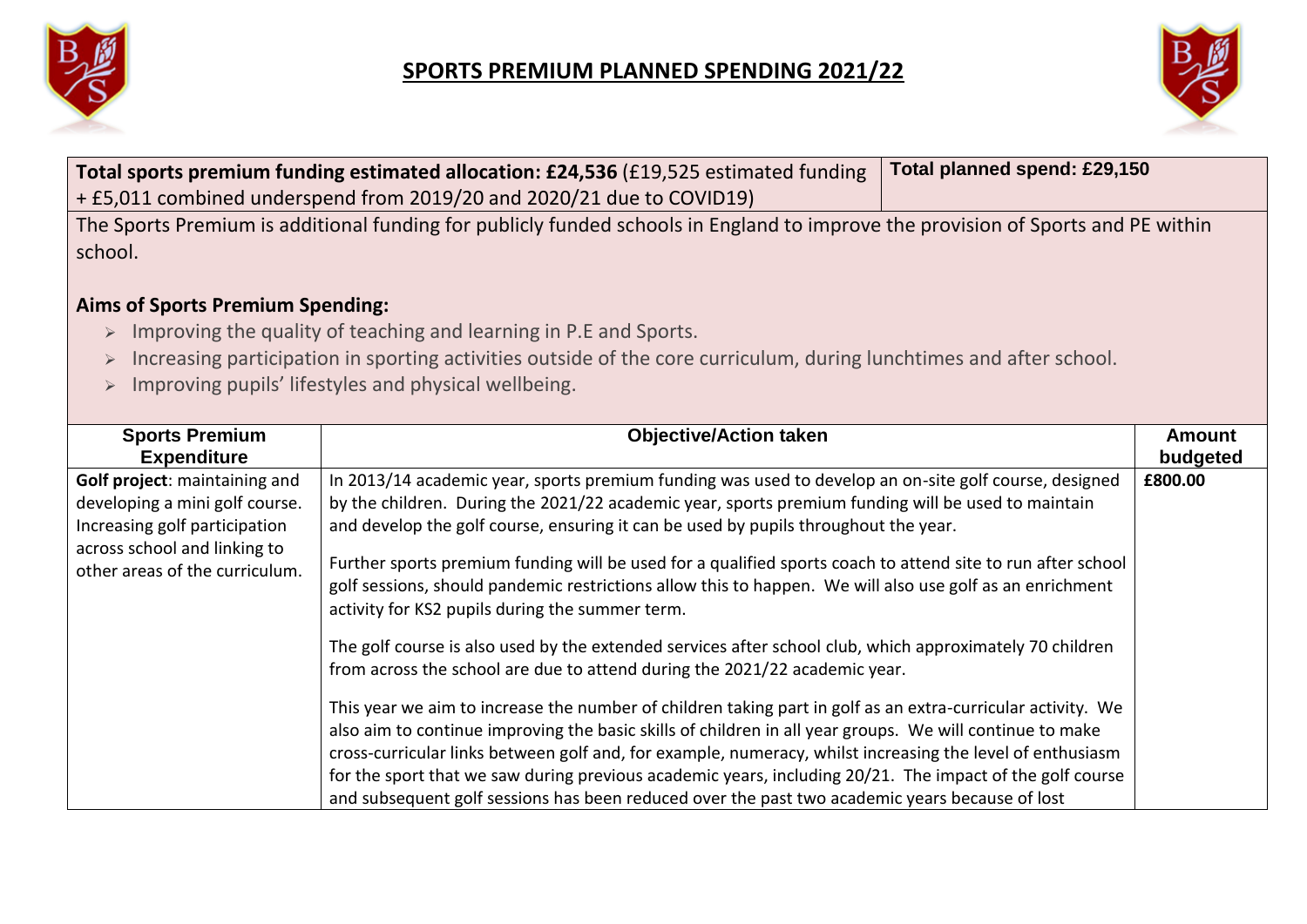



|                                                                                                                                                                                                                                                                         | teaching days and pandemic restrictions.                                                                                                                                                                                                                                                                                                                                                                                                                                                                                                                                                                                                                                                                                                                                                                                                                                                                                                                                                                                                                                                                                                                                                                                                                                                                                                                                                                                                                                                                                                                                                                                                                                                                     |            |
|-------------------------------------------------------------------------------------------------------------------------------------------------------------------------------------------------------------------------------------------------------------------------|--------------------------------------------------------------------------------------------------------------------------------------------------------------------------------------------------------------------------------------------------------------------------------------------------------------------------------------------------------------------------------------------------------------------------------------------------------------------------------------------------------------------------------------------------------------------------------------------------------------------------------------------------------------------------------------------------------------------------------------------------------------------------------------------------------------------------------------------------------------------------------------------------------------------------------------------------------------------------------------------------------------------------------------------------------------------------------------------------------------------------------------------------------------------------------------------------------------------------------------------------------------------------------------------------------------------------------------------------------------------------------------------------------------------------------------------------------------------------------------------------------------------------------------------------------------------------------------------------------------------------------------------------------------------------------------------------------------|------------|
|                                                                                                                                                                                                                                                                         | Our aim is for numbers of children using the golf course overall to return to pre-pandemic levels. We<br>accept that we may need to adapt to any restrictions in place in order to achieve this.                                                                                                                                                                                                                                                                                                                                                                                                                                                                                                                                                                                                                                                                                                                                                                                                                                                                                                                                                                                                                                                                                                                                                                                                                                                                                                                                                                                                                                                                                                             |            |
|                                                                                                                                                                                                                                                                         | New 'Gold Leaders' will be appointed in Year 6, giving children the opportunity to maintain the golf<br>course and demonstrate to younger children.                                                                                                                                                                                                                                                                                                                                                                                                                                                                                                                                                                                                                                                                                                                                                                                                                                                                                                                                                                                                                                                                                                                                                                                                                                                                                                                                                                                                                                                                                                                                                          |            |
| <b>Lunchtime Sports Coaching</b><br>and Competition: Children are<br>encouraged to participate in<br>sports sessions during<br>lunchtime. Competitions and<br>Events are held during<br>lunchtime. Lunchtime<br>supervisors work alongside<br>qualified sports coaches. | In 2021/22, Brandhall Primary School will maintain the number of sports coaches working through<br>lunchtime at two coaches and ensure that the continuity of staffing and standard of coaching is<br>maintained when compared to 2020/21. We have slightly increased the coverage, in terms of minutes<br>per day, for this academic year because this was successfully trialled during the last summer term, with<br>increased participation across both KS1 and KS2 (see impact statement 20/21.) The lunchtime sports<br>coaching was very successful throughout 2020/21 largely due to changing provider in September 2020<br>(see our impact statement 20/21.)<br>The senior leadership team and PE Leader feel that the main target is to ensure the quality of lunchtime<br>sport and continuity of staffing is maintained. We will continue to monitor the standard of lunchtime<br>sessions, demanding high standards and making changes if necessary.<br>Lunchtime Supervisors are now better trained to organise and supervise activities themselves and will<br>continue to work effectively alongside the two sports coaches.<br>Following a restructure (September 2017) we now have a team of eight Lunchtime Supervisory<br>Assistants/Play Workers and a Principal Lunchtime Supervisory Assistant. Lunchtime Supervisors are<br>now confident in organising play activities and will work alongside the two qualified sports coaches,<br>which will help to upskill them and enable them to organise and lead a wider range of play activities.<br>Additional training for all lunchtime staff will continue to be provided, particularly if there are new staff<br>members at any point. | £11,500.00 |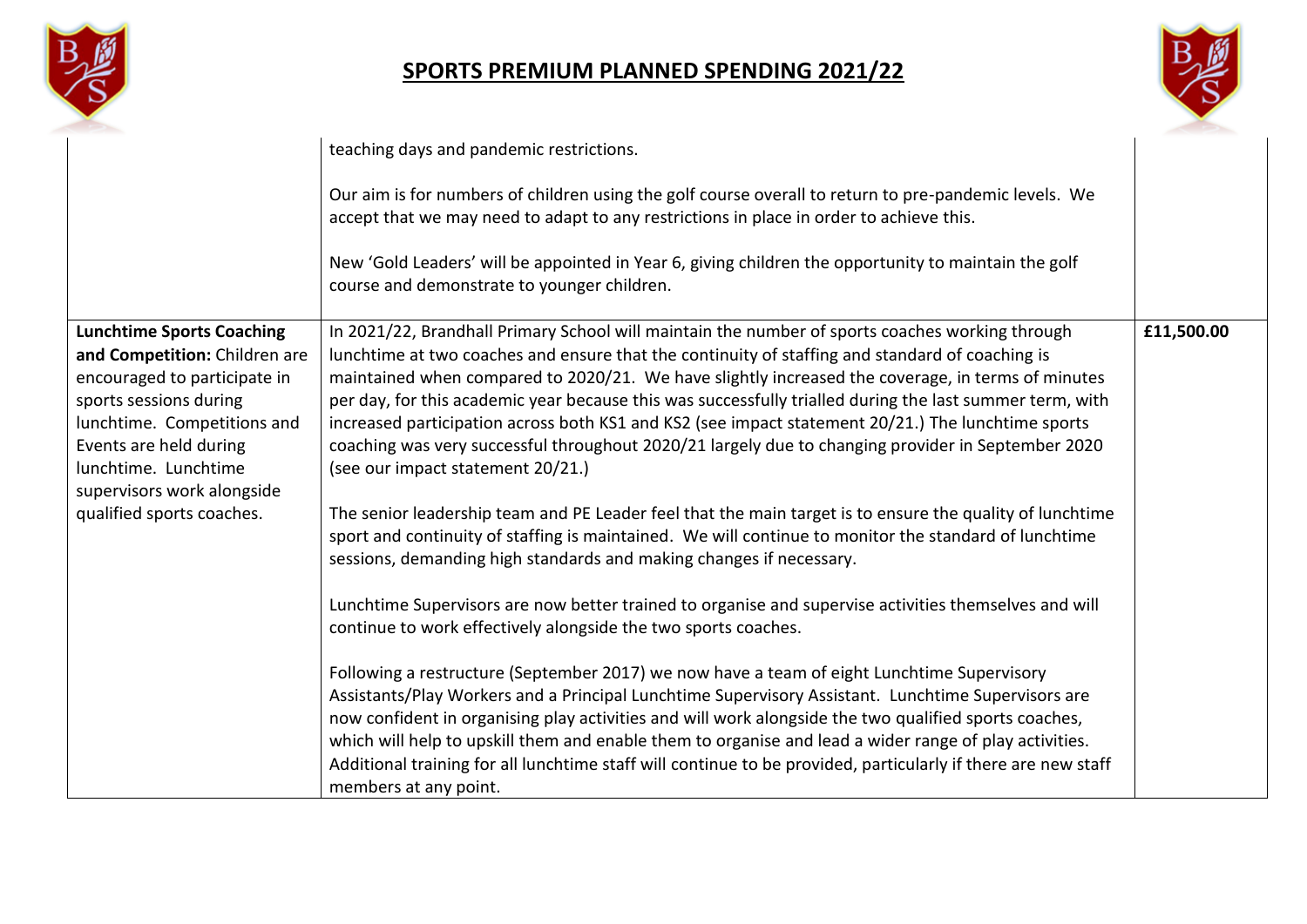



|                                                                                                                                                                                                                                                                                                                                                          | Qualified sports coaches will encourage participation amongst children in KS1 and KS2 by organising<br>various activities, including a variety of sports that children would not otherwise be able to access.<br>In addition to coaching sessions/activities, coaches will run intra competitions throughout the school<br>year. The aim of introducing competitions to lunchtime is to increase the number of children<br>experiencing competition participation, gaining confidence and enthusiasm for sport. In 2021/22 we will<br>continue to specifically target children who are not part of teams, inside or outside of school, and who<br>we feel would benefit most from taking part in sport, in terms of their health and well-being.<br>Our aim is also to maintain lunchtime supervisors' confidence when delivering sporting activities and to<br>consolidate their current knowledge and skill, as well as helping them to provide a wider range of<br>activities for our children.<br>We aim to increase the participation of children across the whole school, with a particular focus on<br>children accessing sessions 'regularly' in KS2. We are targeting children who have not participated<br>previously. |           |
|----------------------------------------------------------------------------------------------------------------------------------------------------------------------------------------------------------------------------------------------------------------------------------------------------------------------------------------------------------|----------------------------------------------------------------------------------------------------------------------------------------------------------------------------------------------------------------------------------------------------------------------------------------------------------------------------------------------------------------------------------------------------------------------------------------------------------------------------------------------------------------------------------------------------------------------------------------------------------------------------------------------------------------------------------------------------------------------------------------------------------------------------------------------------------------------------------------------------------------------------------------------------------------------------------------------------------------------------------------------------------------------------------------------------------------------------------------------------------------------------------------------------------------------------------------------------------------------------------|-----------|
| <b>Staff Training and</b><br>Development: PE Leader<br>training and development,<br>including NPQ in PE. Staff who<br>feel less confident in delivering<br>PE have previously worked<br>closely with qualified Sports<br>Coaches to be upskilled and to<br>gain confidence. We are now<br>using this training budget to<br>focus on giving the PE Leader | As part of our commitment to improve the quality of teaching and learning in PE across the curriculum,<br>we endeavour to ensure that the PE Leader is fully supported in terms of his training needs and the<br>needs of the school. The PE Leader is starting his second year in the role and will need external support,<br>some of which we intend to fund through Sports Premium. The new PE leader will also receive internal<br>support from the previous incumbent, as well as from senior management.<br>Having completed his RQT year and also a year as PE Leader, school has decided to use some Sports<br>Premium to support the PE Leader in completing an NPQ in PE. We believe this will benefit the<br>leadership of sport across school and is a good example of using Sports Premium for sustainable positive<br>change.                                                                                                                                                                                                                                                                                                                                                                                      | £4,850.00 |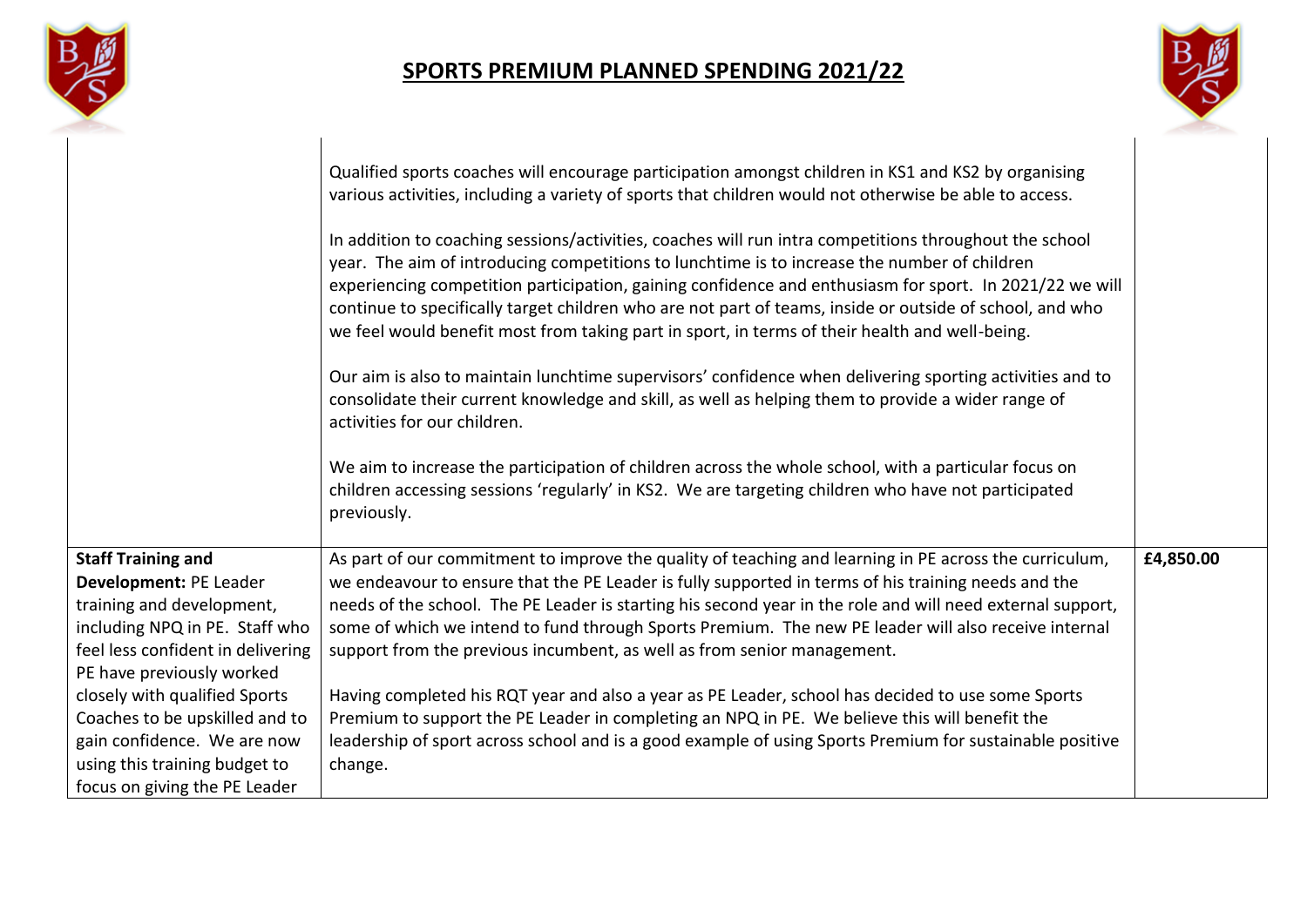



| time out of class to observe<br>sessions and train staff who<br>need support, particularly<br>RQTs.                                                                                                                                                                                      | The vast majority of other training for our PE Leader is provided for free by the local authority. We have<br>always allocated time within the school year for our PE Leader to observe lessons and take any measures<br>to raise the standard of PE taught within each key stage. This year we intend to use the PE Leader, giving<br>him allocated half days during the Spring and Summer Term, to observe, train and upskill members of<br>staff who need support with delivering PE; this will include two recently qualified teachers who have not<br>previously received any formal PE training.<br>The PE Leader will work alongside other members of the teaching team to ensure they are able to plan<br>and deliver effective PE sessions. Our programme of staff development has worked well in previous<br>academic years but we believe using our PE Leader rather than using outside agencies will give us more<br>flexibility and offer better value for money. We also feel this will be good for the development of the PE<br>leader role within school.<br>We expect to see a high standard of PE being delivered across all key stages by the end of the academic<br>year. We also expect PE leadership to be strong and the impact of Sports Premium to be evident in all<br>areas. We are aiming to achieve at least the bronze award from 'Your Sport Games'. |         |
|------------------------------------------------------------------------------------------------------------------------------------------------------------------------------------------------------------------------------------------------------------------------------------------|-------------------------------------------------------------------------------------------------------------------------------------------------------------------------------------------------------------------------------------------------------------------------------------------------------------------------------------------------------------------------------------------------------------------------------------------------------------------------------------------------------------------------------------------------------------------------------------------------------------------------------------------------------------------------------------------------------------------------------------------------------------------------------------------------------------------------------------------------------------------------------------------------------------------------------------------------------------------------------------------------------------------------------------------------------------------------------------------------------------------------------------------------------------------------------------------------------------------------------------------------------------------------------------------------------------------------------------------------------------------------------------|---------|
| <b>Competition and</b><br><b>Achievement: Sports teams</b><br>compete in competitions<br>throughout the school year.<br>Mostly offsite events but some<br>events also organised on site.<br>Prizes are also purchased to<br>promote sporting achievement<br>and encourage participation. | Brandhall Primary School aims to allow as many children as possible to take part in competitions outside<br>school, developing their confidence within the chosen sport, familiarising them with competing against<br>other schools and increasing their overall enjoyment and enthusiasm for sport.<br>Within the school site we are fortunate to have football pitches, a golf course, a basketball course and<br>two school halls - both used for delivering PE. As such, we also invite other schools to take part in<br>competitions on our site, involving as many of our children as possible.<br>In addition to the cost of attending external competitions, school spends a small amount on prizes,<br>trophies, medals and other rewards to promote and celebrate sporting achievement, whilst also<br>encouraging participation.                                                                                                                                                                                                                                                                                                                                                                                                                                                                                                                                         | £500.00 |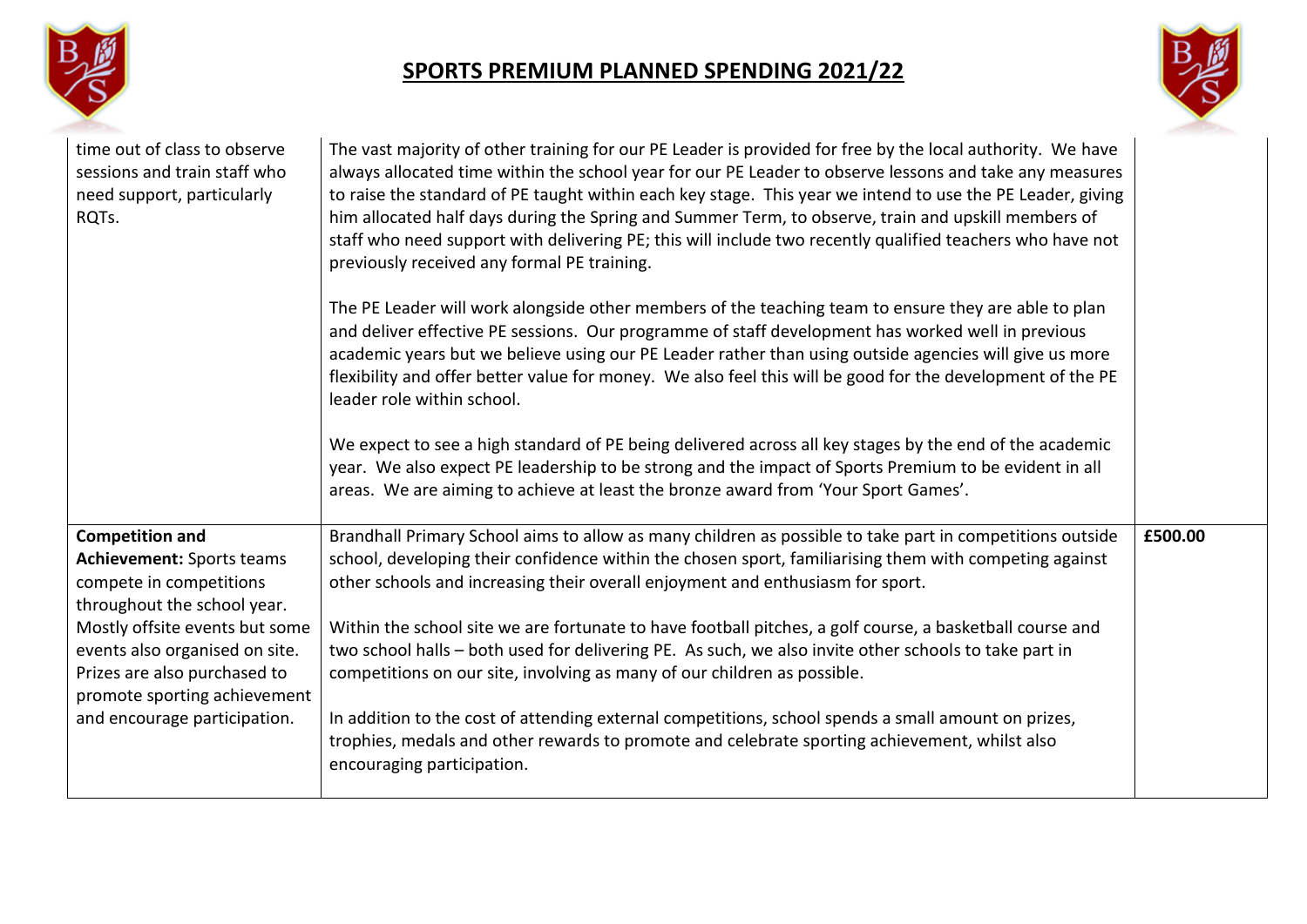



|                                                                                                                              | Our aim during 2021/22 is to increase the number of children taking part in competitions across school.<br>This has been detrimentally impacted by COVID19 in 2019/20 and 2020/21, at least in terms of face to<br>face competition. However, during 2020/21, 89% of children took part in virtual competitions. We may<br>have to continue to adapt to pandemic restrictions and therefore our aim is to use both virtual and face<br>to face competitions during 2021/22. Our target is to increase the overall number of competitions that<br>we participate in across school compared to either 2019/20 or 2020/21. We also aim to retain the high<br>level of participation in virtual events from 2020/21, whilst giving as many children as possible the<br>opportunity to compete in face to face competition, should restrictions allow.<br>We aim to enter more competitions in a wider range of sports and continue to enter 'B teams', targeting<br>children who have not previously taken part in competitions. We also intend to further increase the<br>involvement of KS1 children in events and competitions, either within school (virtual or intra<br>competition) or offsite. |           |
|------------------------------------------------------------------------------------------------------------------------------|---------------------------------------------------------------------------------------------------------------------------------------------------------------------------------------------------------------------------------------------------------------------------------------------------------------------------------------------------------------------------------------------------------------------------------------------------------------------------------------------------------------------------------------------------------------------------------------------------------------------------------------------------------------------------------------------------------------------------------------------------------------------------------------------------------------------------------------------------------------------------------------------------------------------------------------------------------------------------------------------------------------------------------------------------------------------------------------------------------------------------------------------------------------------------------------------------|-----------|
| <b>PE and Sports Resources:</b><br>General resources to aid the<br>delivery of the PE curriculum<br>and sport within school, | Each year since the introduction of Sports Premium, we have allocated money towards resources to<br>ensure that teachers are able to deliver the PE curriculum and we are also able to offer after school<br>sports clubs.                                                                                                                                                                                                                                                                                                                                                                                                                                                                                                                                                                                                                                                                                                                                                                                                                                                                                                                                                                        | £2,000.00 |
| including resources for after<br>school sports clubs                                                                         | The Sports Premium is used to ensure children are motivated to participate in PE and other sport<br>sessions because lessons are well resourced and a variety of activities can be provided throughout the<br>year.                                                                                                                                                                                                                                                                                                                                                                                                                                                                                                                                                                                                                                                                                                                                                                                                                                                                                                                                                                               |           |
|                                                                                                                              | The money is partially used to ensure there are sufficient high quality resources for sports and activities<br>already undertaken but is also used to introduce new activities and maintain children's interest and<br>motivation.                                                                                                                                                                                                                                                                                                                                                                                                                                                                                                                                                                                                                                                                                                                                                                                                                                                                                                                                                                |           |
|                                                                                                                              | This year we aim to have better resources than in any previous academic year, which will in turn mean a<br>higher standard of PE lesson, more enthusiasm for PE lessons and extra-curricular clubs and overall<br>greater participation in sport. We also aim to organise our resources more efficiently to maximise the                                                                                                                                                                                                                                                                                                                                                                                                                                                                                                                                                                                                                                                                                                                                                                                                                                                                          |           |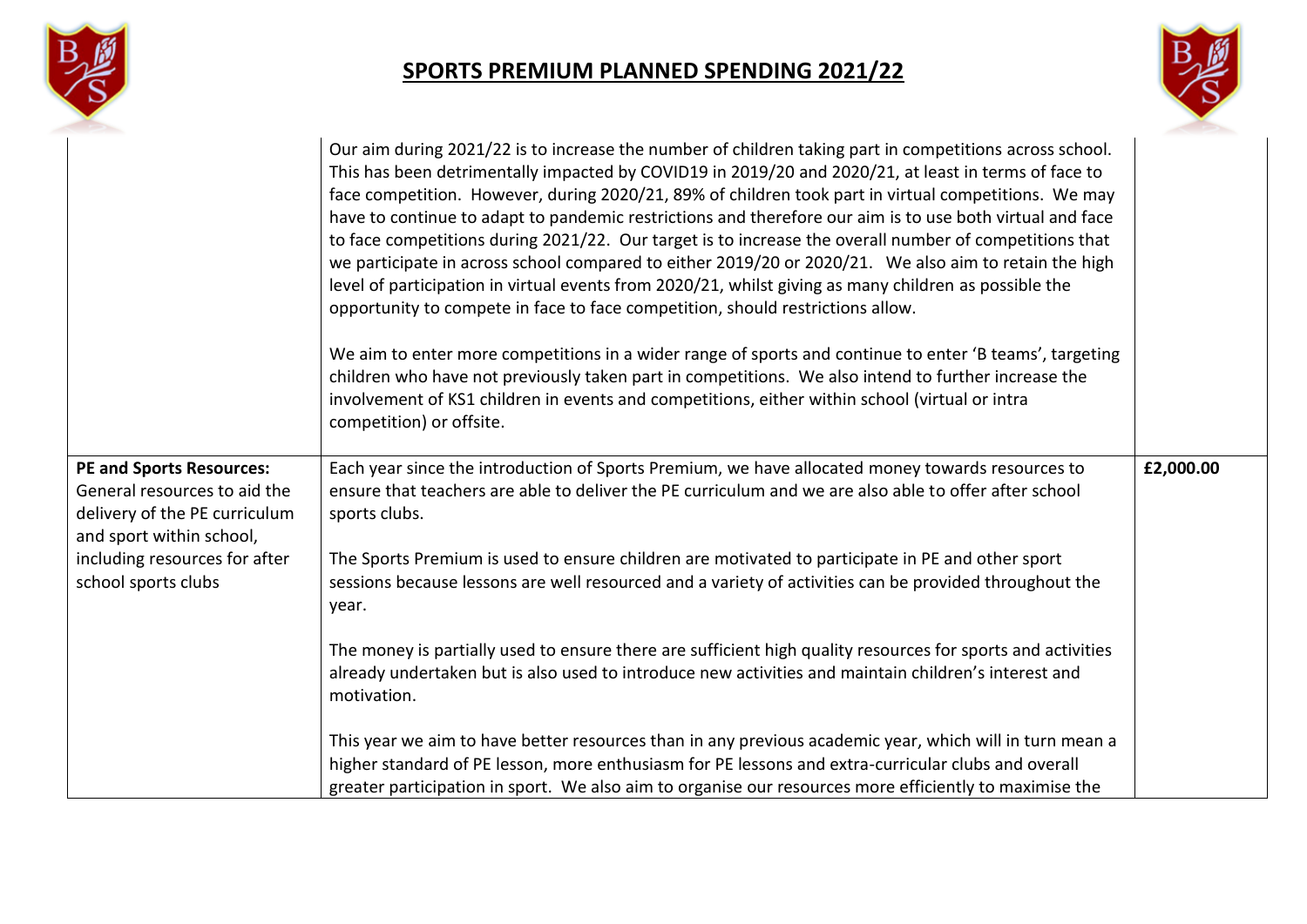



|                                                                                                                                                                                                                                                       | benefit across all areas - PE lessons, lunchtimes, after school clubs.                                                                                                                                                                                                                                                                                                                                                                                                                                                                                                                                                                                                                                                                                            |           |
|-------------------------------------------------------------------------------------------------------------------------------------------------------------------------------------------------------------------------------------------------------|-------------------------------------------------------------------------------------------------------------------------------------------------------------------------------------------------------------------------------------------------------------------------------------------------------------------------------------------------------------------------------------------------------------------------------------------------------------------------------------------------------------------------------------------------------------------------------------------------------------------------------------------------------------------------------------------------------------------------------------------------------------------|-----------|
| <b>After School Clubs and Extra</b><br><b>Curricular Sports: Clubs take</b><br>place throughout the school<br>year in a variety of sports,<br>helping to engage children in<br>sport and introduce them to<br>new ways of staying fit and<br>healthy. | In the first two terms of 2019/20, we were running multiple sports clubs. The pandemic restrictions have<br>limited our ability to run after school sports clubs during the summer term of 2019/20 and the whole of<br>the 2020/21 academic year.<br>In 2021/22, we aim to restore participation in after school clubs to a pre-pandemic level. We wish to run<br>multiple clubs throughout the next academic year and have the proportion of children participating in<br>extra-curricular sports activity back to the level it was in the first two terms of 2019/20. We also wish to<br>involve children who have not attended clubs previously.<br>In addition to after school clubs, we aim to offer sporting enrichment clubs for children in key stage two | £1,200.00 |
|                                                                                                                                                                                                                                                       | during the school day. Our main aim for 2021/22 is to introduce our KS2 children to new sports and for<br>an even higher number of KS2 children to access these clubs throughout the school year.                                                                                                                                                                                                                                                                                                                                                                                                                                                                                                                                                                 |           |
| <b>Residential Trip Subsidy: A</b><br>subsidy which will allow a<br>residential trip to take place<br>and will encourage more<br>parents to allow their children                                                                                      | Brandhall Primary School places great value on the role of residential trips within a child's development<br>and feels that the sporting opportunities on offer at our residential trips would really benefit the children<br>in attendance. As such we have committed a £1,500 subsidy to ensure that more children are able to<br>attend the residential and enjoy participating in sports that they would not otherwise have access to.                                                                                                                                                                                                                                                                                                                        | £1,500.00 |
| to attend. Sporting<br>opportunities are a<br>fundamental part of this trip.                                                                                                                                                                          | We used sports premium to subsidise our residential trip in 2018/19 and this was very successful in<br>terms of the impact it had on the children who attended. We anticipate that this subsidy will have a<br>similar impact on the children who attend in 2021/22, both in terms of their enthusiasm for the sports<br>undertaken and their appreciation of sport/health and well-being in general.<br>(The 2019/20 and 2020/21 residential visits were cancelled due to COVID19.)                                                                                                                                                                                                                                                                              |           |
| <b>Facilities Development:</b><br>Developing the grounds to                                                                                                                                                                                           | The senior leadership team, in unison with the PE Leader, have made the decision to use Sports Premium<br>funding to contribute towards the development of an outdoor classroom. We are using 50% Sports                                                                                                                                                                                                                                                                                                                                                                                                                                                                                                                                                          | £5,000.00 |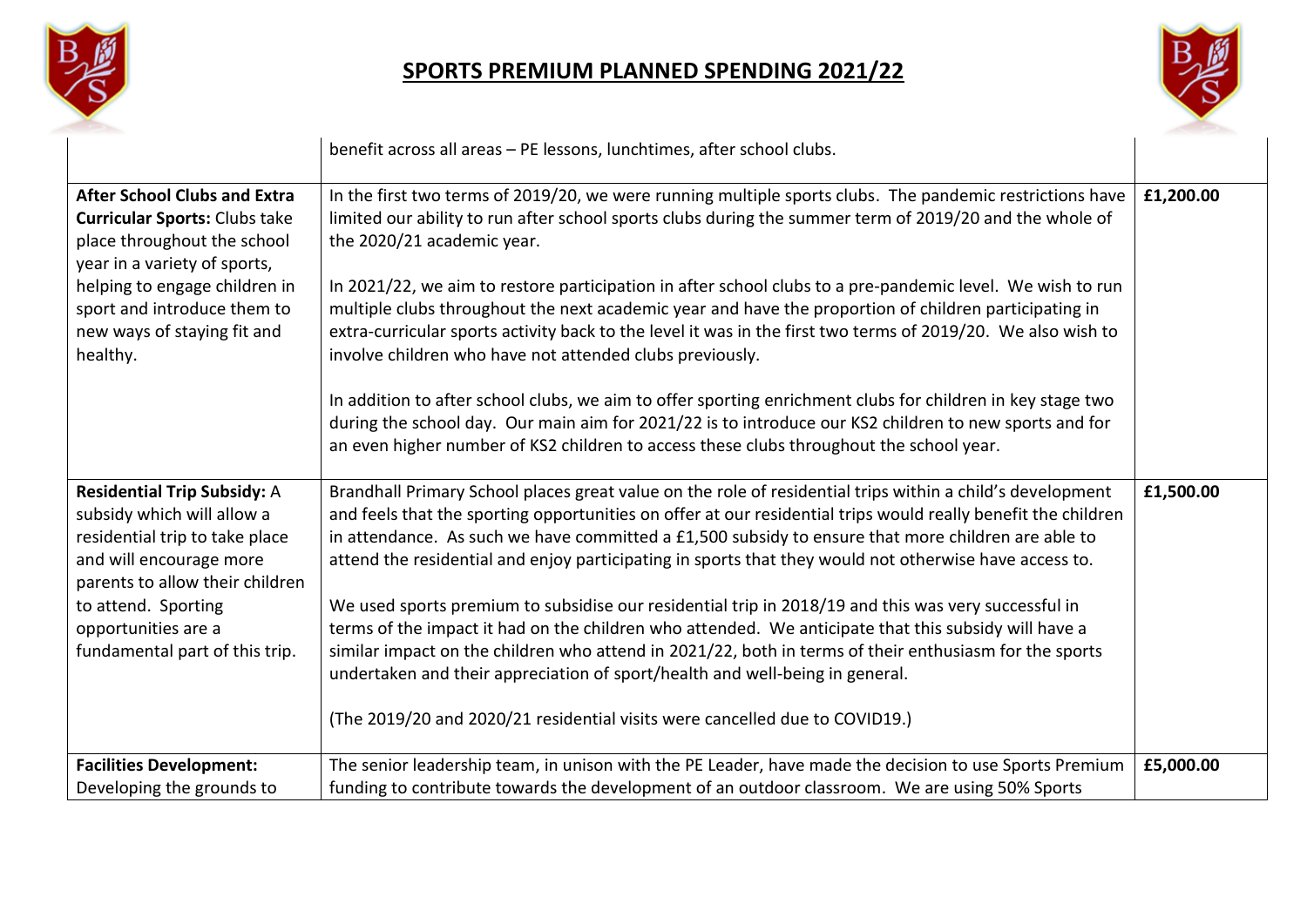



| enhance sporting opportunity<br>for our children. | Premium funding and 50% from our building budget. It is the belief of the school that in order to give<br>children the best possible opportunities in terms of sport (and health and well-being) whilst they are in<br>school, we need to continually improve our facilities across site. An outdoor classroom will drastically<br>improve the capacity for PE sessions, particularly in Autumn and Spring Term when outdoor PE sessions<br>are often impractical. It will also increase the capacity for after school clubs, particularly during Autumn<br>and Spring terms.<br>The outdoor classroom will be purpose built so that it is entirely suitable for PE sessions and it will also<br>be used as an orienteering base.<br>The school currently has excellent facilities for sport and further development of our outdoor space will<br>ensure a higher percentage of children are able to access sporting equipment, which in turn will promote<br>healthy lifestyles and enthusiasm for sporting activity. |  |
|---------------------------------------------------|------------------------------------------------------------------------------------------------------------------------------------------------------------------------------------------------------------------------------------------------------------------------------------------------------------------------------------------------------------------------------------------------------------------------------------------------------------------------------------------------------------------------------------------------------------------------------------------------------------------------------------------------------------------------------------------------------------------------------------------------------------------------------------------------------------------------------------------------------------------------------------------------------------------------------------------------------------------------------------------------------------------------|--|
|                                                   |                                                                                                                                                                                                                                                                                                                                                                                                                                                                                                                                                                                                                                                                                                                                                                                                                                                                                                                                                                                                                        |  |